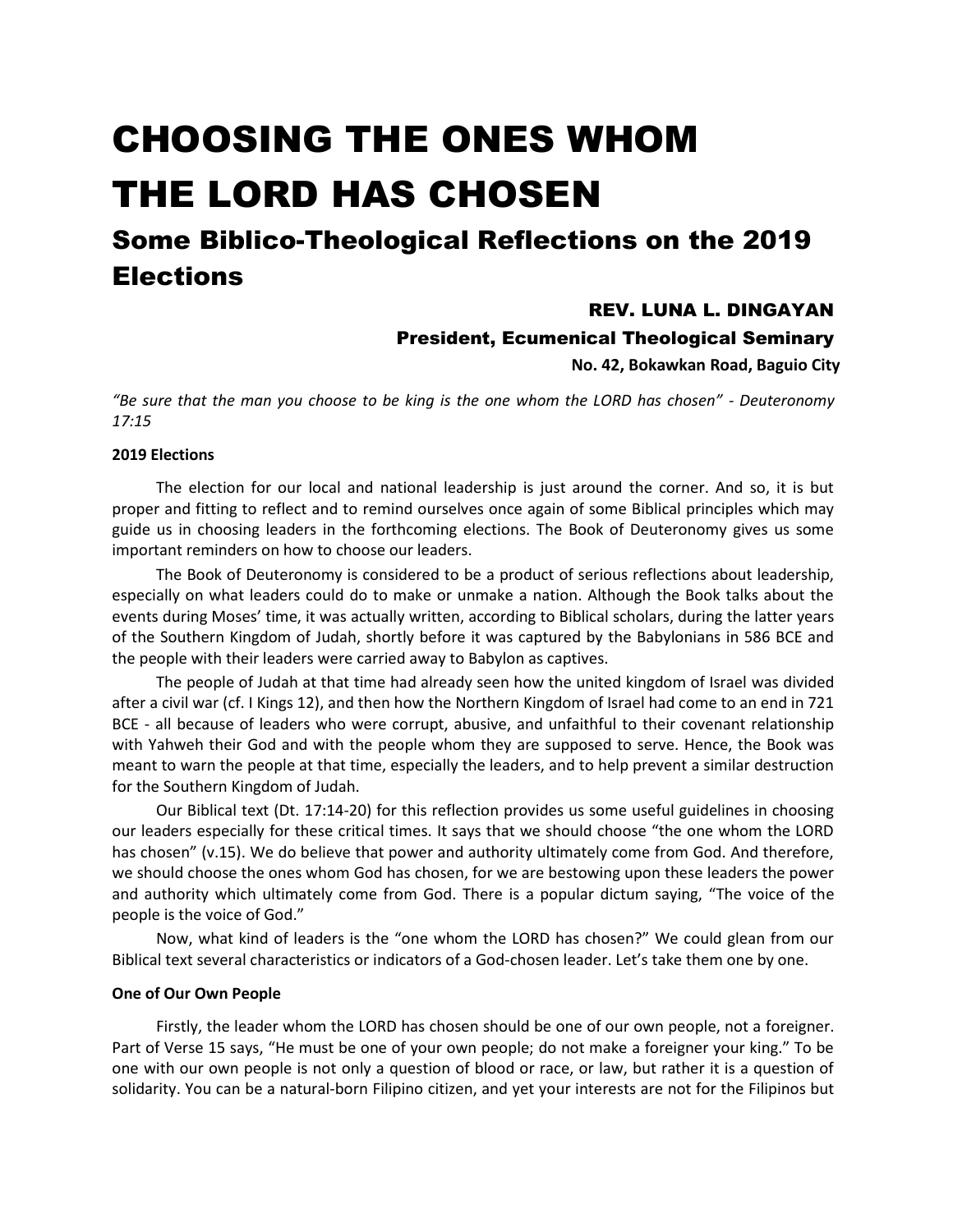for the foreigners. And in that case, you are not one with your own people; you are not really a Filipino, you are a "foreigner!" in the real sense of the word.

A leader who is one with his own people carries with him the genuine interests, hopes and aspirations of his own people. Although the Israelites came from different tribes, they became one people, because they were one in sufferings and hopes. They were one in their covenant relationship with their God who brought them to a Promised Land with a new future and destiny.

To be one with our own people would also mean the offering of oneself in the service of our people. It is possible that leaders pretend to be pro-people, but in reality they are just using the people for their own vested interests. They might project their interests as the peoples' interests, but in reality they are simply following their own selfish desires. Such leaders are also Such leaders are also considered "foreigners." Contrary to their own claims, they are not really one of their own people. And therefore, they are not the "ones whom the LORD has chosen".

#### **Not a Warlord or Oppressor**

Secondly, the leader whom the LORD has chosen should not be a warlord or an oppressor. Verse 16 says, "The king is not to have a large number of horses for his army, and he is not to send people to Egypt to buy horses, because the LORD has said that his people are never to return there." Building up a large army at the expense of peoples' basic needs speaks of a leader who is warlord and warlike. It is a leader who thinks that the best way to resolve conflicts among people is to kill each other.

Chariots were the most advance armaments in ancient times. And King Solomon during his time had to buy horses in Egypt and make chariots for his own army and for sale to the armies of other friendly kingdoms (cf. I Kings 10:14-29). All these were done at the expense of the peoples' basic needs. King Solomon was rich, but the people were poor. He had to build an enormous army in order to protect his enormous wealth.

In Israel's history, Egypt was a symbol of oppression. For about four hundred years, the Israelites suffered so much under the Egyptian Empire (cf. Exodus 1). Hence, to return to Egypt would mean to return to the ways of Egypt - the ways of oppression. But the LORD is the God of freedom. The LORD liberated the Israelites from their Egyptian oppressors and brought them to a "land flowing with milk and honey". Hence, a leader whom the LORD has chosen must be one who shuns away from every form of oppression. A God-chosen leader is a liberator of the oppressed.

Our country has its own share of oppression - from the time of our Spanish colonizers to the present. In many ways than one, we have kept on returning to Egypt - to the ways of oppression. The two People Power Revolutions that happened in our recent history could be seen as our people's responses to the ways of oppression and corruption. Thus, the warning not to return to Egypt could be a continuing warning even for us today.

#### **Morally Upright**

Thirdly, the leader whom the LORD has chosen should be morally upright. Verse 17 says, "The king is not to have many wives, because this would make him turn away from the LORD; and he is not to make himself rich with silver and gold." The mother of King Lemuel in Proverbs 31:3 advised him, saying: "Don't spend all your energy on sex and all your money on women; they have destroyed kings."

Indeed, kings in Israel's history had their own downfall because of the way they treated women in their own lives. For instance, King David had his own downfall as a king when he took for himself the beautiful wife of his own trusted soldier Uriah (cf. 2 Samuel 11). King Solomon had his own downfall when he accumulated for himself one thousand wives and concubines or mistresses (cf. I Kings 11). The Deuteronomic writer rightly observes that such way of treating women would make the leader turn